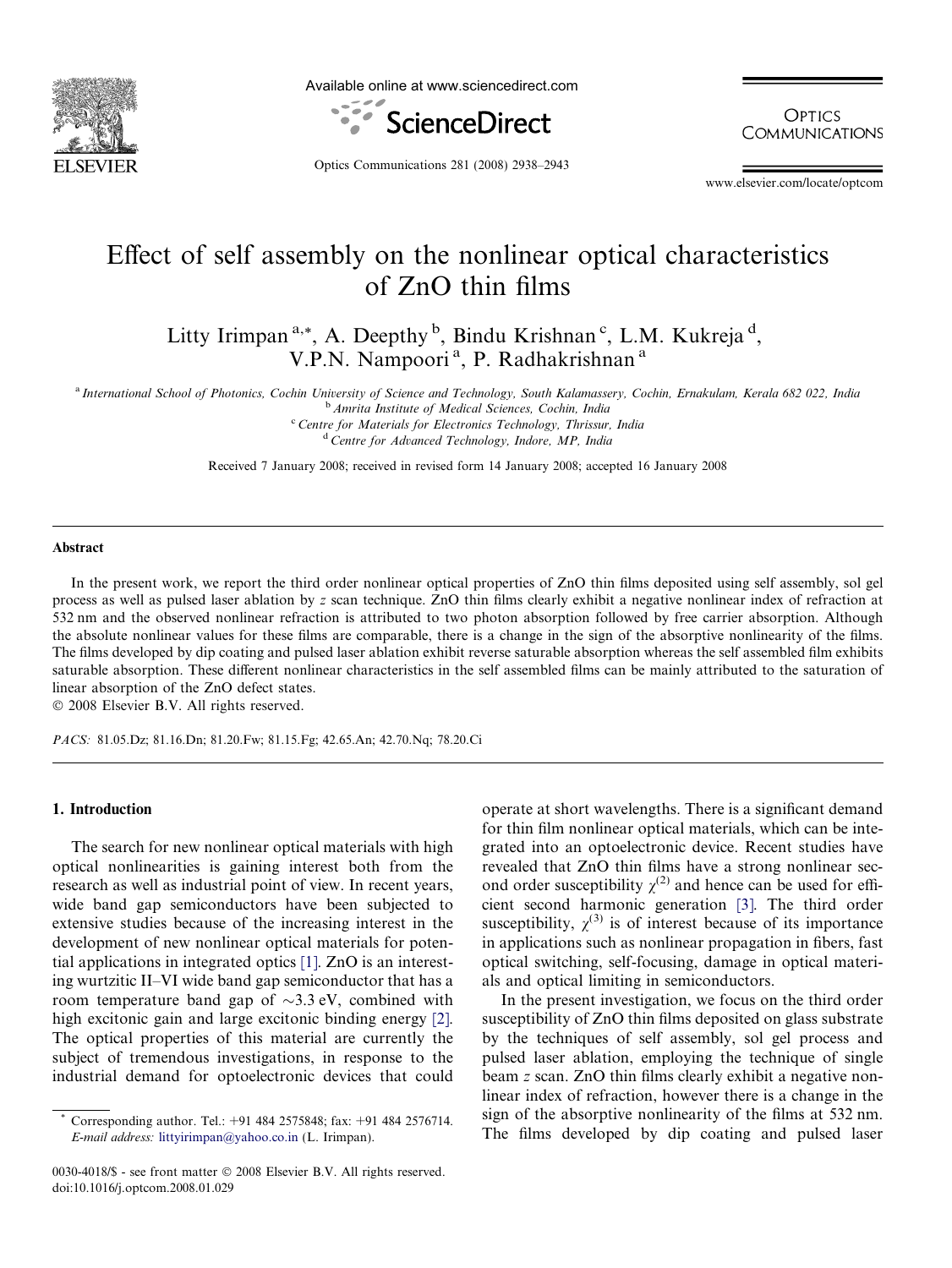ablation exhibit reverse saturable absorption whereas the self assembled film exhibits saturable absorption.

### 2. Experiment

Thin films of ZnO used for the present study are deposited using three different methods. Zinc oxide is a promising candidate for photonic devices. One of the simplest techniques of fabricating photonic crystals involves colloidal self assembly, wherein, monodisperse colloidal spheres will spontaneously assemble into periodic arrays under certain circumstances. Colloids of ZnO are synthesized by a modified polyol precipitation method which involves the hydrolysis of zinc acetate dihydrate in diethylene glycol medium [\[4\]](#page-5-0). Self assembled films are then produced from the ZnO colloid by the technique of drop casting onto a preheated glass substrate maintained at a temperature of  $120 °C$ .

In the second method, deposition is carried out by the sol gel technique on commercially available glass substrate by the process of dip coating. A stable hydrolysed solution is prepared using stoichiometric quantities of zinc acetate dissolved in diethanolamine and the cleaned substrate is immersed into this solution for 30 s at a controlled rate of 5 cm/min. The film is then kept for drying in a furnace for nearly 15 min at a temperature of 150  $\degree$ C and annealed for half an hour at a temperature of  $600 \degree C$ , to get good quality crystalline homogenous oxide films.

In the third technique, ZnO films are prepared by laser ablation of sintered ZnO target in the presence of an ambient gas at room temperature and a pressure of 500 mbar using the second harmonic of a Q-switched Nd:YAG laser. The second harmonic beam from the Nd:YAG laser provide 300 mJ pluses of 7 ns pulse width at a repetition rate of 10 Hz. The laser beam is focused using a spherical convex lens on to the surface of the sample kept inside a stainless steel vacuum chamber through a glass window. The target is fixed at an angle of  $45^{\circ}$  with respect to the laser beam and is rotated at a constant rate during laser deposition, so that pitting of the target surface by the laser beam is uniform. The chamber gas environment during pulsed laser deposition (PLD) consisted of oxygen partial pressure of 0.008 mbar and the deposition is carried out for one hour duration at a laser beam power of 50 mW.

The films deposited by the above methods are characterized by optical absorption studies. In the present investigation, we have employed the single beam z scan technique with nanosecond laser pulses to measure nonlinear optical absorption and refraction properties of ZnO thin films [\[5\].](#page-5-0) A Q-switched Nd:YAG laser (Spectra Physics LAB-1760, 532 nm, 7 ns, 10 Hz) is used as the light source. The sample is moved in the direction of light incidence near the focal spot of the lens with a focal length of 200 mm. The transmitted beam energy, reference beam energy and their ratio are measured simultaneously by an energy ratiometer (Rj7620, Laser Probe Corp.) having two identical pyroelectric detector heads (Rjp735). The linear transmittance of the far-field aperture S, defined as the ratio of the pulse energy passing the aperture to the total energy is measured to be approximately 0.21. The z scan system is calibrated using  $CS<sub>2</sub>$  as the standard. The data are analyzed by using the procedure described by Sheik Bahae et al. and the nonlinear coefficients are obtained by fitting the experimental z scan plot with the theoretical plots.

## 3. Results and discussion

[Fig. 1](#page-2-0) gives the room temperature absorption spectra of the ZnO thin films. The breadth of the absorption edge of the self assembly film indicates that there exists defect-related transitions. Defects usually create discrete electronic states in the band gap, and therefore influence both optical absorption and emission processes. The two most common defects in ZnO are likely to be oxygen and zinc vacancies and the visible band in the absorption spectrum can be related to the presence of these defect states in the self assembled film. The excitonic peak of the other two films is found to be blue shifted from that of bulk ZnO which could be attributed to the confine-ment effects [\[6\]](#page-5-0).

The direct bandgap of ZnO colloids are estimated from the graph of hv vs  $(\alpha h v)^2$  for the absorption coefficient a that is related to the bandgap  $E_{\rm g}$  as  $(\alpha h v)^2 = k(hv - E_{\rm g})$ , where  $hv$  is the incident light energy and  $k$  is a constant. Extrapolation of the linear part until it intersects the  $hv$ axis gives  $E_{\rm g}$ . The optical band gap  $(E_{\rm g})$  is found to be shifted from that of the bulk as shown in [Fig. 2](#page-2-0). The total change in the band gap of the material is simultaneously contributed by shifts of the valence and the conduction band edges away from each other [\[7\].](#page-5-0) In general, the shift of the top of the valence band (TVB) is not the same as that of the bottom of the conduction band (BCB). A larger shift for the BCB is indeed expected in view of the fact that the band-edge shifts are related inversely to the corresponding effective masses and the effective mass of the electron is always much smaller than that of the hole in these II–VI semiconductors [\[8\]](#page-5-0). From [Fig. 2](#page-2-0), it is clear that the band gap of self assembled film is reduced to 3.1 eV from that of bulk (3.3 eV) whereas the band gap energies of the other two films are higher than that of bulk.

Typical results of the open aperture z scan measurements of the films which correspond to the far-field normalized transmittance as a function of the distance from the lens focus at an intensity of  $220 \text{ MW/cm}^2$  are shown in [Fig. 3.](#page-3-0) The open aperture curve exhibits a normalized transmittance valley, indicating the presence of reverse saturable absorption in the films which are developed by dip coating and pulsed laser ablation and a transmittance peak, indicating the presence of saturable absorption, in the self assembled film.

In the presence of RSA, transmittance  $T$  of the films can be described by a two photon absorption (TPA) process given by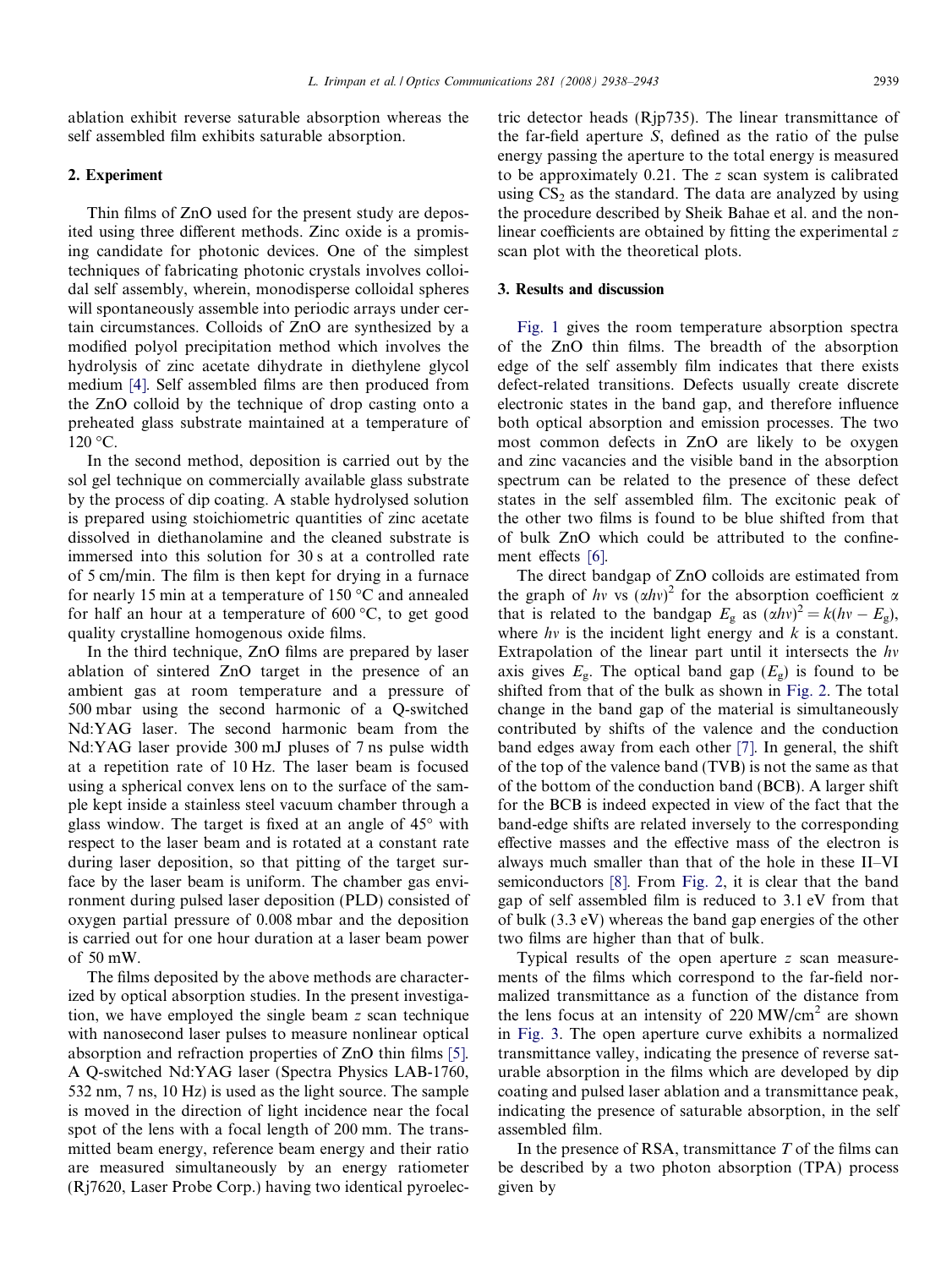<span id="page-2-0"></span>

Fig. 1. Absorption spectra of ZnO thin films.



Fig. 2. Optical band gap of ZnO thin films.

$$
T(z) = \frac{C}{q_0 \sqrt{\pi}} \int_{-\infty}^{\infty} \ln\left(1 + q_0 e^{-t^2}\right) dt \text{ and}
$$
  
 
$$
q_0(z, r, t) = \beta I_0 L_{\text{eff}}
$$
 (1)

Here,  $L_{\text{eff}} = \frac{1 - e^{-\alpha_0 L}}{\alpha_0}$  is the effective thickness of the film with linear absorption coefficient  $\alpha_0$  and  $I_0$  is the irradiance at focus. From the value of  $\beta$ , we can calculate the imaginary part of susceptibility through the relation  $\text{Im}(\chi^{(3)}) = \frac{\lambda \varepsilon_0 n_0^2 c \beta}{4\pi}$ 

where  $\lambda$  is the excitation wavelength,  $n_0 = 2.008$  is the linear refractive index of ZnO,  $\varepsilon_0$  is the permittivity of free space and  $c$  the velocity of light in vacuum.

In the presence of SA, the intensity dependent absorption coefficient,  $\alpha_i$  is given by

$$
\alpha_i(I) = \frac{\alpha_0}{1 + \left(\frac{I}{I_S}\right)}\tag{2}
$$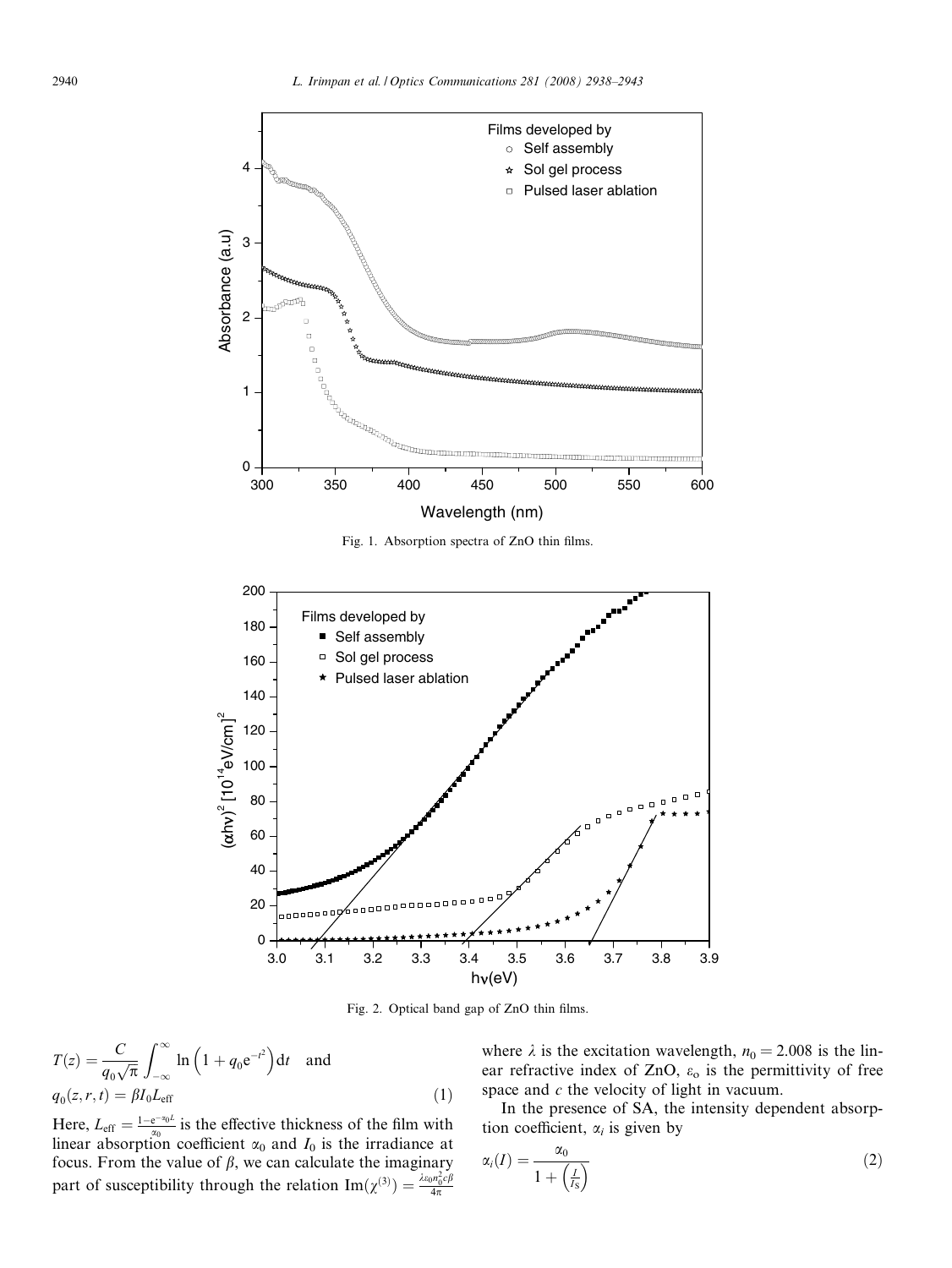<span id="page-3-0"></span>

Fig. 3. Open aperture z scan traces of ZnO thin films at an intensity of 220 MW/cm<sup>2</sup> for an irradiation wavelength of 532 nm.

where  $I<sub>S</sub>$  is the saturation intensity. If excitation intensity I is less than  $I<sub>S</sub>$ , we can consider SA as a third order process and in such cases  $-\alpha_0/I_s$  is equivalent to nonlinear absorption coefficient  $\beta$  which will then give Im( $\chi^{(3)}$ ).

In general, induced absorption can occur due to a variety of processes. The theory of two photon absorption process fitted well with the experimental curve and two photons of 532 nm radiation lie below the absorption band-edge of the samples under investigation infers that TPA is the basic mechanism. There is the possibility of higher order nonlinear processes such as free carrier absorption (FCA) contributing to induced absorption. The free carrier lifetime of ZnO is reported to be 2.8 ns [\[9\].](#page-5-0) Hence there is a strong possibility that the 7 ns pulses used in the present study is exciting the accumulated free carriers generated by TPA by the rising edge of the pulse. Considering all these factors and also that we used nanosecond excitation pulses, it is reasonable to assume that TPA and FCA are the important mechanisms contributing to induced absorption in our dip coated and laser ablated samples.

The self assembled film exhibits saturation of absorption and bleaching and possesses a larger absorption coefficient than the other films and thereby, may have been even more susceptible to thermal effects. For semiconductor materials, heat tends to reduce the fermi energy level and thereby, increase the number of carriers in the conduction band. This, in turn, depletes the ground level and induces bleaching in the ground state absorption, which results in SA process. The origin of optical nonlinearity is not only dependent on polarization response of bound electrons leading to dielectric contributions but also from conduction electrons in semiconductors to which ZnO can be categorized. From [Fig. 2](#page-2-0), it is clear that the band gap of self assembled film is reduced to 3.1 eV from that of bulk (3.3 eV) and the laser intensity induces bleaching in the ground state absorption, which results in SA process. But the band gap energies of the other two films are higher than the bulk which leads to induced absorption. These different nonlinear characteristics in the self assembled films can be attributed to the electronic transitions involving defect states.

The sensitivity of ZnO to impurities as well as native defects with respect to electronic properties is well known [\[10\].](#page-5-0) The breadth of the absorption edge of the self assembly film indicates that there are defect-related transitions in this case. The negative  $\beta$  value in ZnO thin films were reported to be due to the saturated absorption of the defect states [\[10\].](#page-5-0) A similar explanation can hold for our self assembled films also. Thus we propose the mechanism behind the saturable absorption in self assembled films can be attributed to saturation of linear absorption of the ZnO defect states.

Generally ZnO exhibits reverse saturable absorption. The saturable absorption behaviour in self assembled ZnO films is an interesting effect and can be used for opti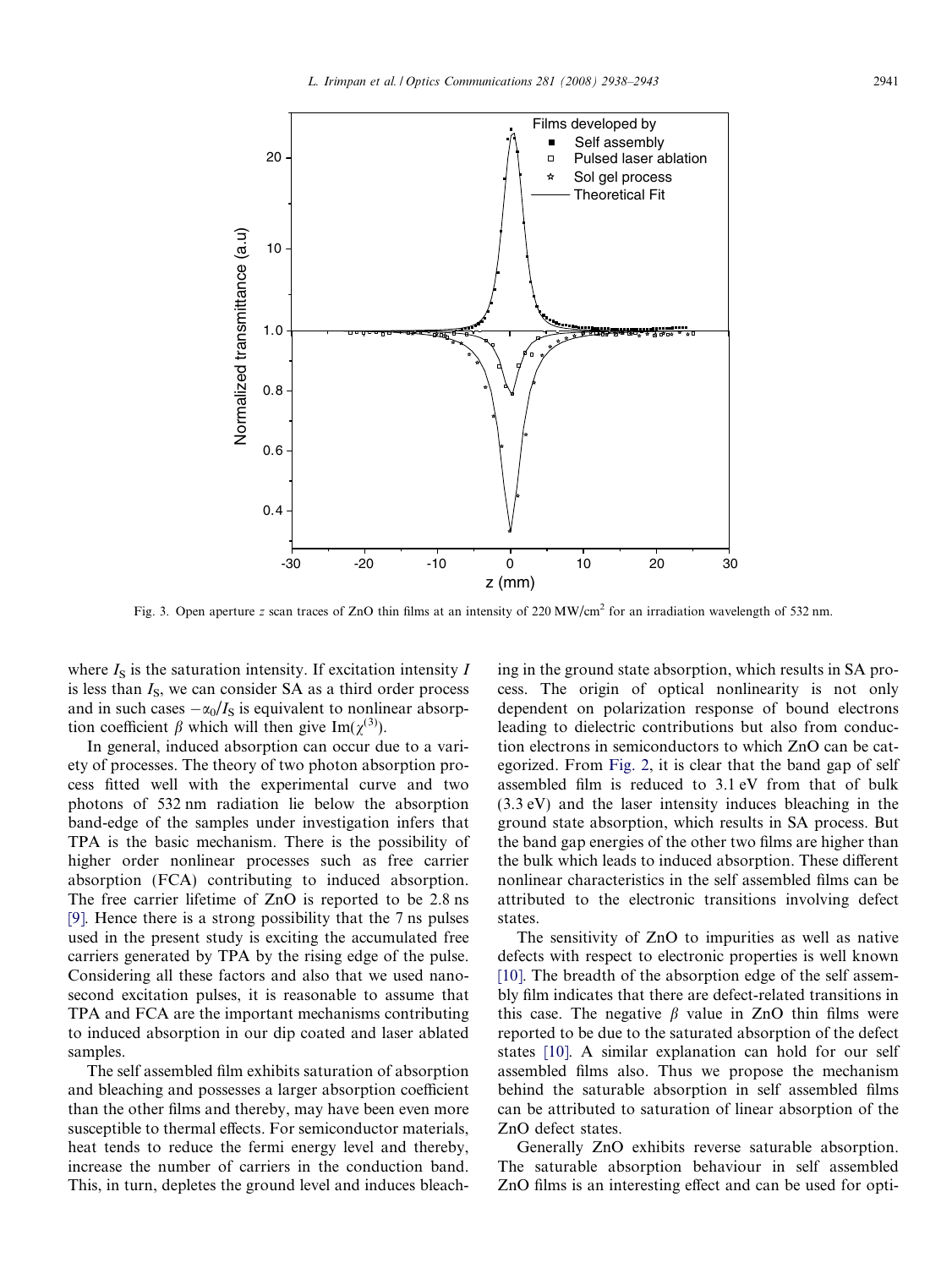cal pulse compression, optical switching and laser pulse narrowing  $[11]$ . The z scan data shows that, along with moving the self assembled film towards the focus, the increase in the laser intensity induces bleaching in the ground state absorption, which results in SA process. In the self assembled film, the strong SA and the absence of RSA implies that the absorption cross section of ground state is much larger than the absorption cross section of excited state. All RSA materials possess a higher absorption cross section of excited states compared to that of the ground state at the excitation radiation wavelength. Interestingly they will also give a positive value for the imaginary part of susceptibility  $\text{Im}(\chi^{(3)})$  which is actually a measure of the induced absorption. On the other hand, a saturable absorber has a negative value for  $\text{Im}(\chi^{(3)})$ . The most important application of these materials is in optical limiting and to be used as a saturable absorber.

Fig. 4 gives the closed aperture z scan traces of ZnO films at an intensity of 220 MW/cm<sup>2</sup>. The closed aperture curve exhibited a peak to valley shape, indicating a negative value of the nonlinear refractive index  $n<sub>2</sub>$ . There is no change in the sign of nonlinear refractive index whereas the absorptive nonlinearity for the self assembled film exhibits a trend which is reverse to that of the bulk. The value of  $\Delta T_{p-v}$  *i.e.*, the difference between the peak and valley transmittance could be obtained by the best theoretical fit from the results of z scan curve. The nonlinear refractive index  $n_2$  and the real part of nonlinear susceptibility Re  $\chi^{(3)}$  are given respectively by

$$
n_2(\text{esu}) = \frac{Cn_0}{40\pi^2} \frac{\lambda \Delta T_{p-v}}{0.812(1-S)^{0.25} L_{\text{eff}} I_0} \quad \text{and}
$$
  

$$
\text{Re}(\chi^{(3)})(\text{esu}) = \frac{n_0 n_2(\text{esu})}{3\pi}
$$
 (3)

The major mechanism behind nonlinear refraction is two photon absorption and ZnO exhibits negative nonlinear refractive indices at 532 nm since the band gap of bulk ZnO is 3.3 eV. It is reported that all materials exhibit a sign change of the nonlinear refraction at about 2/3 of the band gap [\[12\]](#page-5-0). There is no change in the sign of nonlinear refractive index as the band gap is widely similar between the samples and so one therefore gets a negative contribution to nonlinear refraction and the sign change can be expected near 600 nm. The SA in self assembled films can be attributed to bleaching of defect states and this does not affect the nonlinear refraction and hence there is no change in the sign of nonlinear refractive index whereas the absorptive nonlinearity for the self assembled film exhibits a trend which is reverse to that of the bulk. TPA always exists, even when saturable absorption appears to overlie this mechanism in self assembled films.

The nonlinear absorption coefficient, refractive index and third order susceptibility of ZnO films at an intensity of 220 MW/cm<sup>2</sup> for a wavelength of 532 nm are tabulated in [Table 1.](#page-5-0) When it is a saturable absorber, a more useful parameter to extract from the transmission measurements is the saturation intensity  $I<sub>S</sub>$ , which is also given in the table. These values are within an error of 7% contributed



Fig. 4. Closed aperture z scan traces of ZnO thin films at an intensity of 220 MW/cm<sup>2</sup> for an irradiation wavelength of 532 nm.